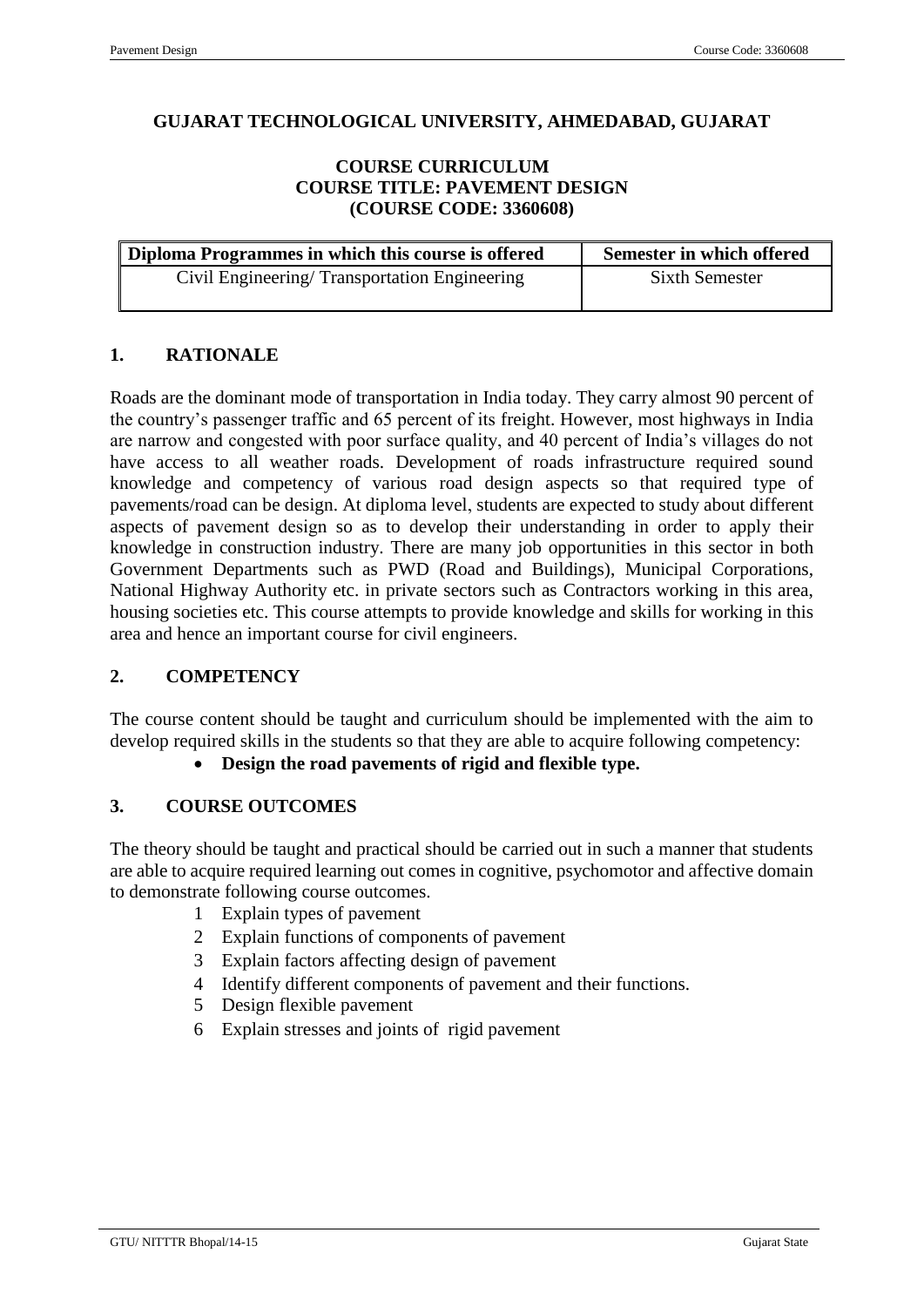# **4. TEACHING AND EXAMINATION SCHEME**

|   | <b>Teaching Scheme</b> |   | <b>Total</b>                | <b>Examination Scheme</b> |    |                        |    |                    |
|---|------------------------|---|-----------------------------|---------------------------|----|------------------------|----|--------------------|
|   | (In Hours)             |   | <b>Credits</b><br>$(L+T+P)$ | <b>Theory Marks</b>       |    | <b>Practical Marks</b> |    | <b>Total Marks</b> |
| ⊥ | S/T                    | D | C                           | <b>ESE</b>                | PA | <b>ESE</b>             | PA | 150                |
| 3 |                        |   |                             | 70                        | 30 | <b>20</b>              | 30 |                    |

**Legends: L**-Lecture; **S/T-** Tutorial/Teacher guided theory Practice – Studio; **P** - Practical; **C** Credit; **ESE** - End Semester Examination; **PA** - Progressive Assessment

| ↩.<br>Unit                                                                       | ретанер соомое совтем                                                                                                                                                                                                                          |                                                                                                                                                                                                                                             |  |  |
|----------------------------------------------------------------------------------|------------------------------------------------------------------------------------------------------------------------------------------------------------------------------------------------------------------------------------------------|---------------------------------------------------------------------------------------------------------------------------------------------------------------------------------------------------------------------------------------------|--|--|
|                                                                                  | <b>Major Learning Outcomes</b><br>(in cognitive domain)                                                                                                                                                                                        | <b>Topics and Sub-topics</b>                                                                                                                                                                                                                |  |  |
| Unit $-1$<br><b>Introduction</b>                                                 | 1a. Explain requirement and objectives of<br>pavement<br>1b. Distinguish between two types of<br>pavements                                                                                                                                     | 1.1. Historical review of highway<br>pavements<br>1.2. Objects and Requirements of<br>Pavements<br>1.3. Types of Pavements Structure<br>1.3.1. Flexible Pavement<br>1.3.2. Rigid Pavement                                                   |  |  |
| Unit $-2$<br><b>Pavement</b>                                                     | 2a. Explain functions of components of<br>pavement                                                                                                                                                                                             | 2.1. Function of pavement components<br>2.1.1. Soil Sub-grade and its                                                                                                                                                                       |  |  |
| <b>Components</b>                                                                | 2b. Discuss evaluation of wearing course<br>with examples.                                                                                                                                                                                     | Evaluation<br>2.1.2. Sub-base and Base Courses<br>and their Evaluation<br>2.2. Wearing Course and its Evaluation                                                                                                                            |  |  |
| Unit $-3$<br><b>Factors</b><br><b>Affecting</b><br>Design of<br><b>Pavements</b> | 3a. Explain factors affecting design of<br>pavement<br>3b: Calculate design wheel load for at<br>least three types of traffic loads.                                                                                                           | 3.1. Factors to be considered in design<br>of Pavement<br>3.1.1. Design wheel load<br>3.1.2. Sub-grade soil<br>3.1.3. Climatic factors<br>3.1.4. Pavement Component<br>Materials<br>3.1.5. Environmental factors                            |  |  |
| Unit-4<br>Design of<br><b>Flexible</b><br><b>Pavement</b>                        | 4a. Design a flexible pavement for<br>different given loading conditions.<br>4b: Discuss key provisions of IRC<br>recommendations for flexible<br>pavement design.<br>4c: Determine future traffic volume as per<br>IRC code for a given data. | 4.1. Tyre pressure<br>4.2. Other factors<br>4.3. ESWL<br>4.4. Methods for Flexible Pavement<br>design<br>4.5. IRC provisions for Flexible<br>pavement design<br>4.6. Methods of traffic volume survey<br>& their future volume predictions. |  |  |
| Unit $-5$<br><b>Introduction</b><br>to Rigid<br><b>Pavement</b>                  | 5a. Explain stresses and joints of rigid<br>pavement<br>5b. Discuss design considerations for<br>rigid pavement design with examples                                                                                                           | 5.1 General design Consideration<br>5.2 Wheel load stresses, temperature<br>stresses and combination of stresses<br>of Joints,<br>5.3 Design<br>Temperature<br>stresses.                                                                    |  |  |

# **5. DETAILED COURSE CONTENT**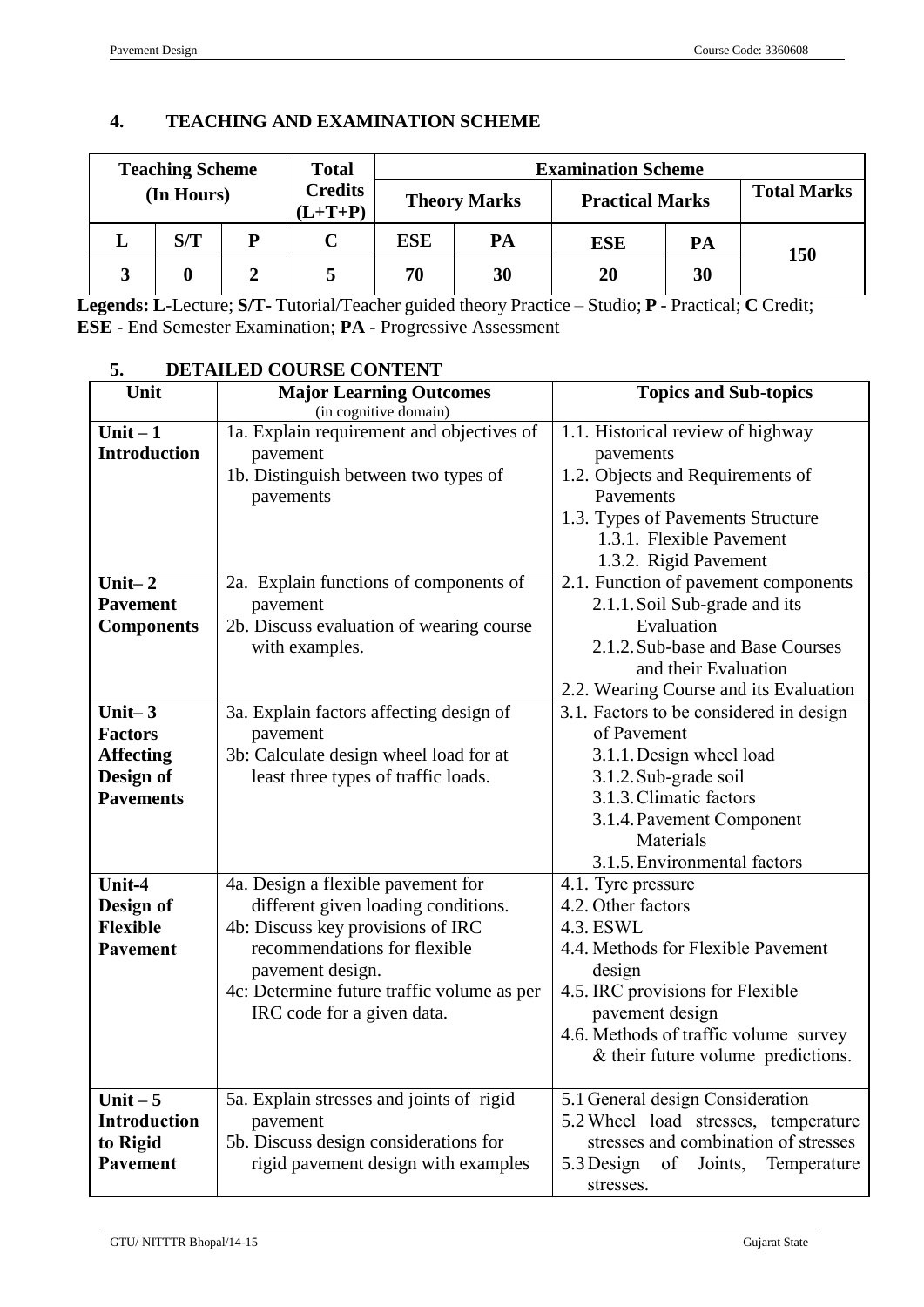| Unit<br>No. | <b>Unit Title</b>                        | <b>Teaching</b><br><b>Hours</b> | bootboled be ecilitation table with hours (theory)<br><b>Distribution of Theory Marks</b> |                |              |                    |
|-------------|------------------------------------------|---------------------------------|-------------------------------------------------------------------------------------------|----------------|--------------|--------------------|
|             |                                          |                                 | R<br>Level                                                                                | <b>Level</b>   | <b>Level</b> | <b>Total Marks</b> |
| 1.          | Introduction                             |                                 |                                                                                           |                |              | 6                  |
| 2.          | <b>Pavement Components</b>               | 6                               | 3                                                                                         |                |              | 10                 |
| 3.          | Factors Affecting Design of<br>Pavements | 6                               | ∍                                                                                         | $\mathfrak{D}$ | 6            | 10                 |
| 4.          | Design of Flexible Pavement              | 20                              |                                                                                           | 10             | 15           | 30                 |
| 5.          | Introduction to Rigid Pavement           |                                 |                                                                                           |                |              | 14                 |
|             | <b>Total</b>                             | 42                              | 13                                                                                        | 29             | 28           | 70                 |

#### **6. SUGGESTED SPECIFICATION TABLE WITH HOURS (Theory)**

**Legends:**  $\mathbf{R} =$  Remember,  $\mathbf{U} =$  Understand,  $\mathbf{A} =$  Apply and above Level (Bloom's revised) taxonomy)

**Note**: This specification table shall be treated as only general guideline for students and teachers. The actual distribution of marks in the question paper may vary slightly from above table.

**7. SUGGESTED LIST OF EXERCISES/PRACTICAL/EXPERIMENTS.**

- The practical/exercises should be properly designed and implemented with an attempt to develop different types of skills **(outcomes in psychomotor and affective domain)** so that students are able to acquire the competencies/programme outcomes. Following is the list of practical exercises for guidance.
- *Note: Here only outcomes mainly in psychomotor domain are listed as practical/exercises. However, if these practical/exercises are completed appropriately, they would also lead to development of certain outcomes in affective domain which would in turn lead to development of Course Outcomes related to affective domain. Thus over all development of Programme Outcomes (as given in a common list at the beginning of curriculum document for this programme) would be assured.*
- *Faculty should refer to that common list and should ensure that students also acquire outcomes in affective domain which are required for overall achievement of Programme Outcomes/Course Outcomes.*

| S.<br>NO.                | <b>Practical/Exercise</b><br>(outcomes in psychomotor domain) |                           |  |
|--------------------------|---------------------------------------------------------------|---------------------------|--|
|                          |                                                               | Hours.<br><b>Required</b> |  |
|                          | Sketches:-                                                    |                           |  |
|                          | 1 Typical C/S of different types of roads                     |                           |  |
|                          | 2 Types of Joint in Rigid Pavement                            |                           |  |
| 2                        | Demonstration of following tests                              |                           |  |
|                          | 1. Plate Bearing Test.                                        |                           |  |
|                          | Field CBR Test.                                               |                           |  |
| $\mathcal{R}$            | Numerical on Design of Flexible Pavements for Highway         |                           |  |
| $\overline{A}$           | Numerical on Design of joints of Rigid Pavements For Highway  | 8                         |  |
| $\overline{\mathcal{L}}$ | Seminar on relevant topics                                    |                           |  |
| <b>Total Hours</b>       |                                                               |                           |  |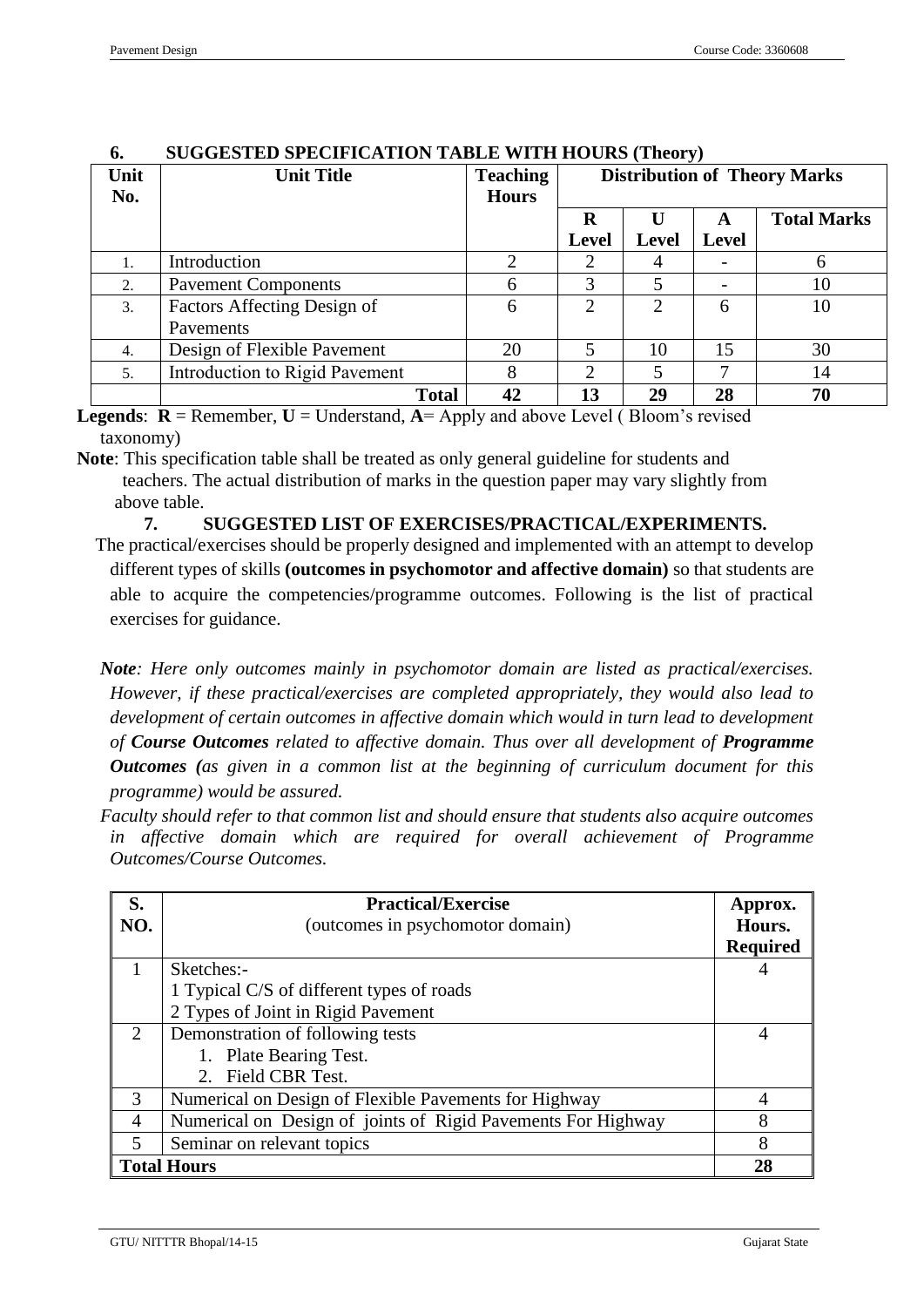# **8. SUGGESTED LIST OF STUDENT ACTIVITIES**

- i. Visit to a road construction site, and prepare a technical report
- ii. Prepare models of flexible and rigid pavement
- iii. Conduct traffic volume survey as per IRC code
- **iv.** Refer and study the pavement related codes
- v. Each student to refer & study safe pavement design considerations of at least two developed countries & prepare report highlighting key features.

# **9. SPECIAL INSTRUCTIONAL STRATEGIES (If Any)**

- i. Show video films of high ways and other roads construction
- ii. Arrange expert lectures of reputed contractors and engineers working in roads construction and maintenance.
- iii. Discuss & debate strategies to reduce accidents related to traffic.

## **10. SUGGESTED LEARNING RESOURCES**

| Sr.<br>No. | <b>Title of Book/Journals</b>                                                                                | Author                             | <b>Publication</b>                       |  |  |  |
|------------|--------------------------------------------------------------------------------------------------------------|------------------------------------|------------------------------------------|--|--|--|
|            | <b>Highway Engineering</b>                                                                                   | S.K. Khanna & C. J.<br>Justo       | Nemchand & Bros., 7th<br>Edition (2000). |  |  |  |
| 2.         | Principles and Practices of<br><b>Highway Engineering</b>                                                    | Dr.L.R.Kadiyali & Dr.<br>N. B. Lal | Khanna publishers $- (2003)$ .           |  |  |  |
| 3.         | Principles of pavement design                                                                                | Yoder & wit zorac                  | Jhonwilley & Sons.                       |  |  |  |
| 4.         | IRC Code for flexible payement $-$ IRC $-$ 37 -2001.<br>IRC Code for Rigid payement $-$ IRC $-$ 58 $-$ 2002. |                                    |                                          |  |  |  |

#### **A**. **List of Books**

## **B. List of Software/Learning Websites**

- i. [http://onlinemanuals.txdot.gov/txdotmanuals/pdm/pavement\\_evaluation.htm](http://onlinemanuals.txdot.gov/txdotmanuals/pdm/pavement_evaluation.htm)
- ii. [http://www.cdeep.iitb.ac.in/nptel/Civil%20Engineering/Transportation%20Engg%201](http://www.cdeep.iitb.ac.in/nptel/Civil%20Engineering/Transportation%20Engg%201/72-homes/28-home.html) [/72-homes/28-home.html](http://www.cdeep.iitb.ac.in/nptel/Civil%20Engineering/Transportation%20Engg%201/72-homes/28-home.html)
- iii. <https://www.youtube.com/watch?v=uJntLOgEHD4>